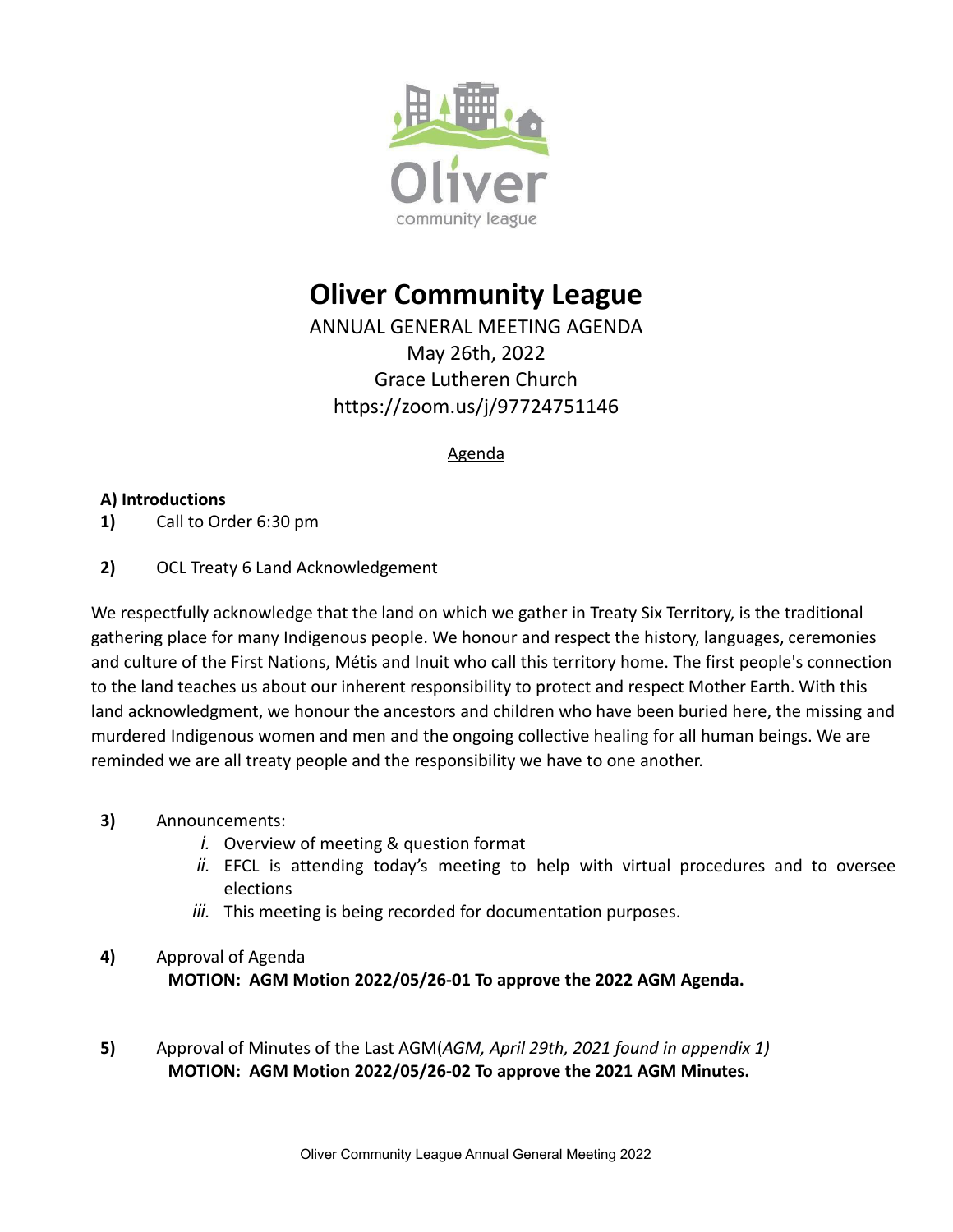#### **B) Reports** *(Attached in Appendix 2)*

- **6)** President's Report OCL Year in Review
- **7)** Vice-President's Report
- **8)** Civics
- **9)** Communications & Engagement
- **10)** Social Advocacy Committee
- **11)** Events & Programs
- **12)** Peace Garden Park
- **13)** Volunteer
- **14)** Membership
- **15)** Hall Redevelopment & Recreation

#### **C) New Business**

**16)** Adoption of 2022/23 Membership Dues

#### **MOTION: AGM Motion 2022/05/26-03**

That the Oliver Community League membership dues for all categories of membership except for institutional associate members will remain free of charge for the 2021/2022 membership year.

#### **MOTION: AGM Motion 2022/05/26-04**

That the Oliver Community League Institutional Associate Membership dues will be \$100 for Business Members, \$50 for Not-for-Profit Members, and \$50 for Faith-Based Members.

*17)* Approval of the Financial Statements

#### **MOTION: AGM Motion 2022/05/26-05**

That the Oliver Community League accept the 2020 Financial Statements as presented.

#### **MOTION: AGM Motion 2022/05/26-06**

That the Oliver Community League membership allows the OCL Board to select the 2022 auditors in accordance with OCL Bylaws and the Alberta Societies Act.

- *18)* Thank you to departing board members
- Marc Workman
- Allison Rosland
- Daniel Morin
- Ale Equiza
- Carolyn Stangeland
- Lisa Brown
- Jeanne Wood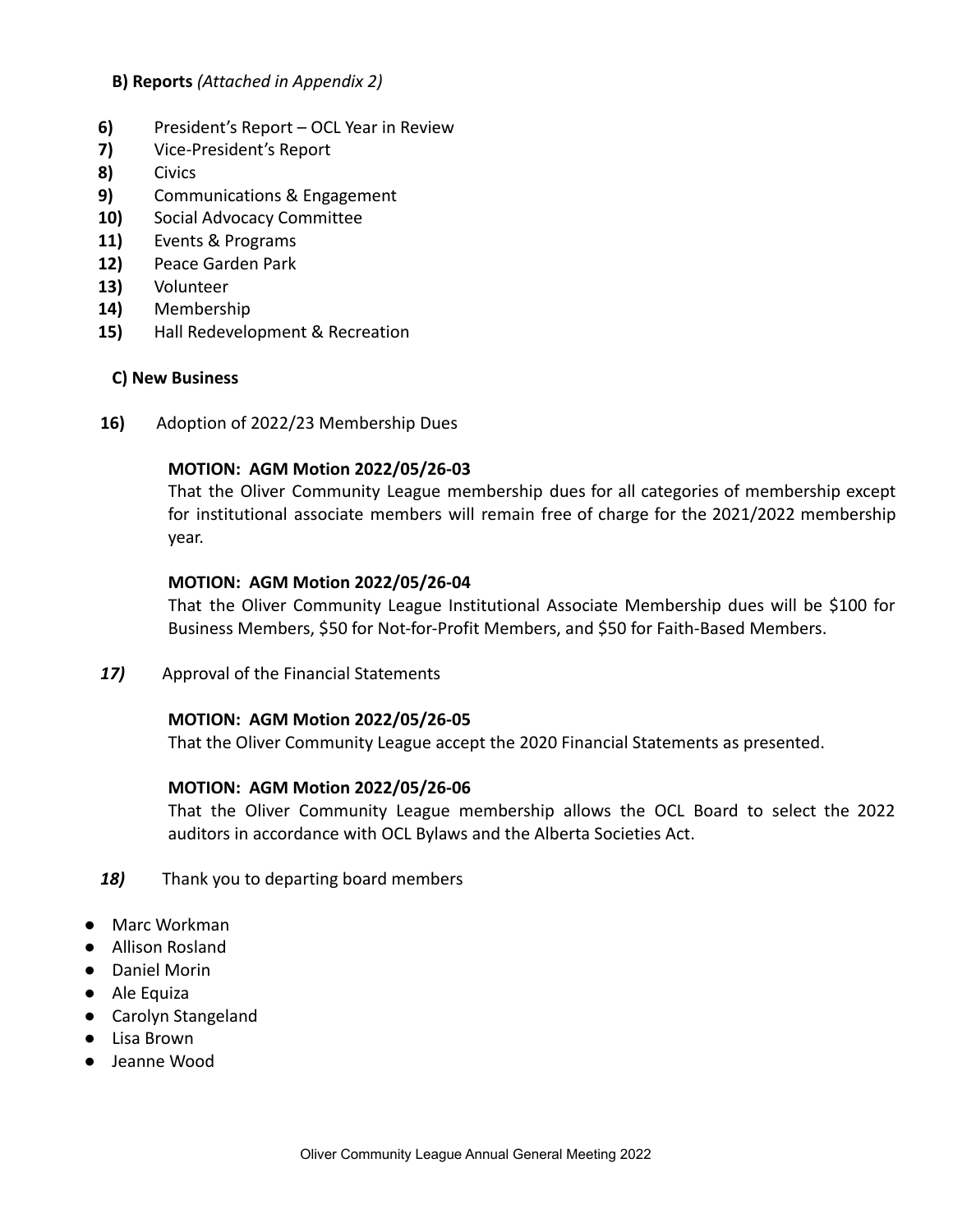- **19)** Election of the Board of Directors **MOTION: AGM Motion 2022/05/26-07** That ballots of this AGM be destroyed.
- Treasurer (1-year term)
- Secretary (2-year term)
- Hall & Recreation Director (2-year term)
- Civics Director (2-year term)
- Events and Programs Director (2-year term)
- Garden Director (2-year term)
- Communications Director (1-year term)
- Social Advocacy Director (2-year term)
- Volunteer Director (1-year term)
- Membership Director (1-year term)
- Director-at-Large (2 positions for a 2-year term)
- Director-at-Large (1 position for a 1-year term)
	- **20)** Volunteer with the League
	- **21)** Adjournment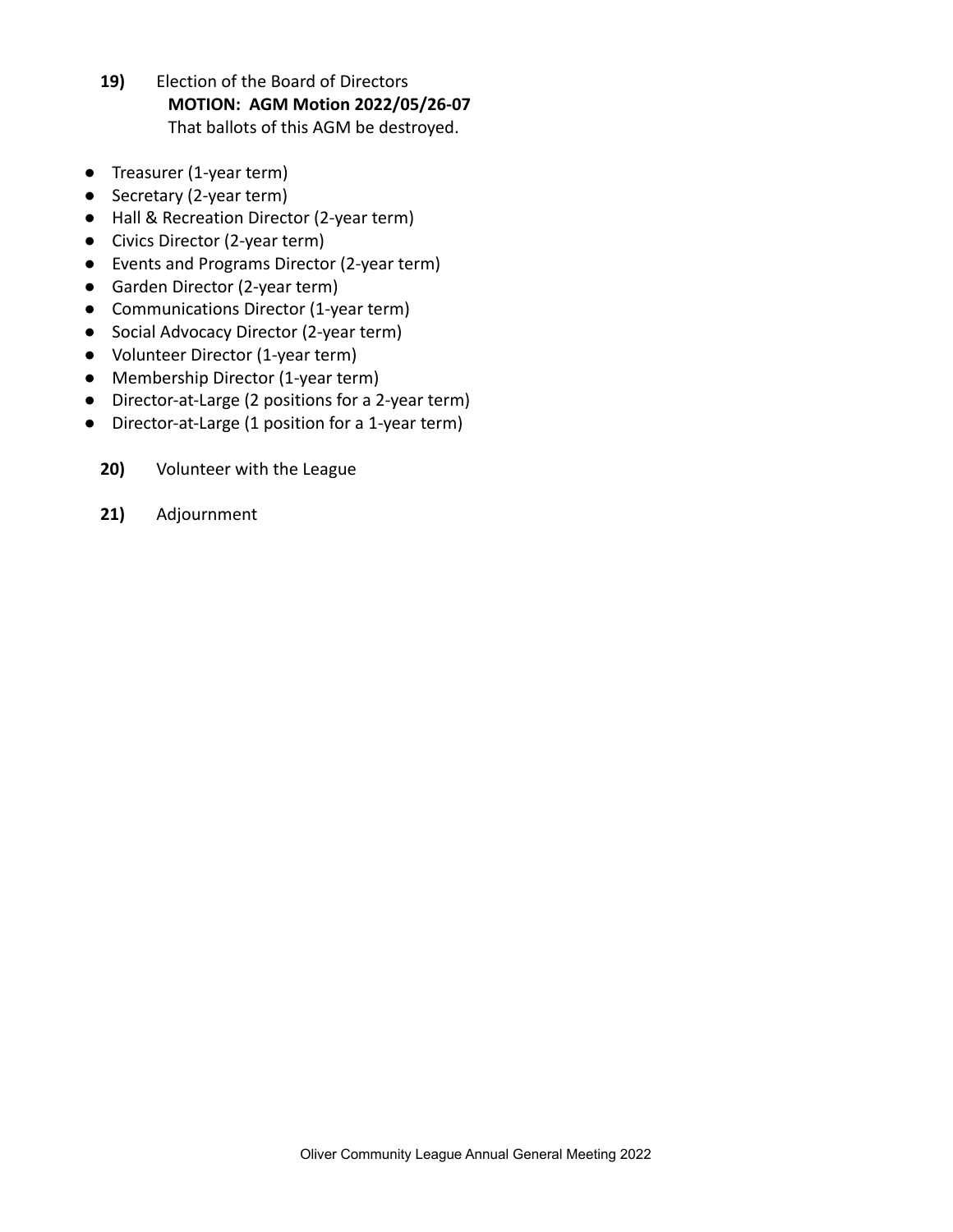### OCL ACRONYMS

- OCL = Oliver Community League
- EFCL = Edmonton Federation of Community Leagues
- MSO = Make Something Oliver
- EPL = Edmonton Public Library
- AGLC = Alberta Gaming and Liquor Corp
- CRC = Community Recreation Coordinator (OCL's liaison with the city)
- ACI = Abundant Communities Initiative
- CLOG = Community League Operating Grant
- CLIP = Community League Infrastructure Program (Municipal \$)
- CIP = Community Initiatives Program (Provincial \$)
- CFEP = Community Facility Enhancement Program (Provincial \$)
- DECL = Downtown Edmonton Community League
- CENS = Central Edmonton News Society (manages the publication of *The Yards*)